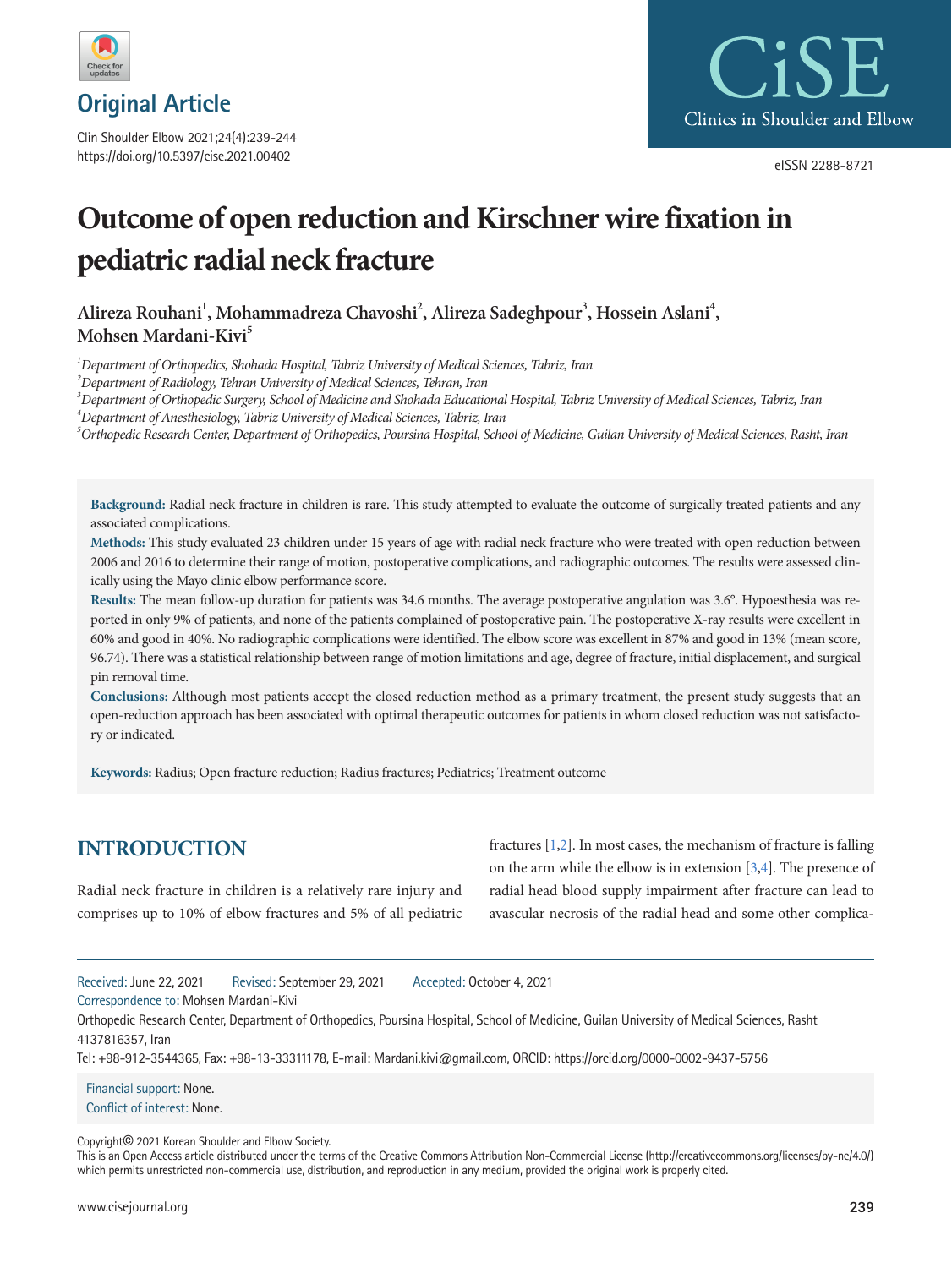tions, such as closure of the epiphyseal plate, nonunion, synostosis, infection, and limited range of motion (ROM) [\[5](#page-5-2)-[7](#page-5-3)]. The median age of children who sustain this type of injury is 9–10 years, and no difference in sex prevalence was seen [1,[3,5\]](#page-5-2) .

Controversies about the best treatment of these fractures (especially in angulated or displaced fractures) remain [\[8](#page-5-3)]. Recent studies have relied on the closed reduction technique as a cornerstone of treatment because of the high rate of side effects reported for open reduction methods [1,3[,5](#page-5-2),[6](#page-5-0)]. However, open reduction is unavoidable in some cases. Generally, open reduction techniques are used in patients with severe angulation or displacement, multiple fractures of the elbow, and failure of closed reduction [3,[7](#page-5-3)[,9\]](#page-5-4). Although previous studies have emphasized the high rate of complications that occur with open reduction techniques, our experiments showed the opposite. This study attempted to evaluate the outcome of surgically treated patients and determine the prevalence of complications with this treatment.

### **METHODS**

The study was approved by the research ethics committee of Tabriz University of Medical Sciences (No. IR.TBZMED.VCR.REC. 1397.143). Written informed consent was obtained from the patients' parents for their anonymized information to be published in this article.

This was a cross-sectional study conducted through evaluation of the medical records and follow-up visit summaries of patients who were admitted with a confirmed diagnosis of radial neck fracture to an orthopedic center between March 2006 and September 2016. Data for all patients with a definite diagnosis of radial neck fracture and who were younger than 15 years at the time of fracture were extracted. The diagnosis of radial neck fracture was confirmed by conventional radiography or computed tomography scanning of the elbow, and these images were interpreted by two orthopedic surgeons (a pediatric orthopedic surgeon and a shoulder and elbow orthopedic surgeon). All cases treated with nonoperative methods, closed reduction, or closed reduction and percutaneous fixation were excluded from the study, and only patients who needed open reduction and internal fixation were included in this investigation. Furthermore, patients were excluded if the diagnosis was uncertain, the patient was older than 15 years, medical records were missing, or if follow-up was not possible. Data regarding age at fracture, type of fracture according to Judet's classification, angular displacement, associated fracture, mechanism of injury, duration of immobilization, pin removal time after surgery, postoperative clinical examination (including ROM, neural examination, and postsurgical complications), and postsurgical radiographic results were extracted from the patient medical records. After collecting the data, all included patients were asked to participate in an in-person examination, which was carried out with all except one participant who was not able to come to the orthopedic clinic due to the great distance. The data for this patient were obtained via a telephone interview; to assess elbow motions, this patient was asked to take directed photos of his elbow. Among 251 patients, 184 were treated nonoperatively, 45 were treated using closed methods, and 22 (11 females and 11 males) fulfilled the inclusion criteria and entered the study. One of the female patients had bilateral fractures, so we considered her as two cases.

All cases were operated on by two orthopedic surgeons (a pediatric orthopedic surgeon and a shoulder and elbow orthopedic surgeon) at an orthopedic referral hospital with one technique. The average duration of the follow-up period was  $34.6 \pm 5.6$ months (range, 6–96 months).

The Mayo clinic elbow performance score was used to evaluate the function of the elbow [\[10\]](#page-5-5). Post-surgical radiographs were classified using the Metaizeau classification [\[11\]](#page-5-6). Our cutoff for a normal ROM was based on the study of the American Academy of Orthopedic Surgeons (flexion, 146; supination, 84; extension, 0; pronation, 71). After induction of general anesthesia, closed reduction or closed percutaneous reduction was attempted under control of an image intensifier. If there was  $>30^{\circ}$  of angulation, > 3 mm translation, or an associated fracture, we continued with open reduction.

The Kocher approach was used in all cases. Under tourniquet control, the incision was centered over the lateral epicondyle and extended proximally over the lateral ridge and distally parallel to the ulna. Dissection was continued between the anconeus and extensor carpi ulnaris muscles; when the proximal end of the radius was visible, the radial head was manipulated, and the forearm was rotated to reduce the fracture and was pinned with two 1.5-mm cross or parallel pins. After surgery, the elbow was immobilized for 4 weeks with a splint that was removed once a day for elbow motion. No forearm rotation was allowed until pin removal. Pins were removed 4–16 weeks after surgery depending on the postoperative radiographs.

The recorded information was imported to the IBM SPSS ver. 22.0 (IBM Corp., Armonk, NY, USA). A normal distribution of the quantitative data was assessed using the Shapiro-Wilk test, and if the normality was rejected, a Mann-Whitney U-test (nonparametric) was used. The data are expressed as mean ± standard deviation or median (interquartile range), as appropriate. A multivariate analysis was designed to predict the risk factors related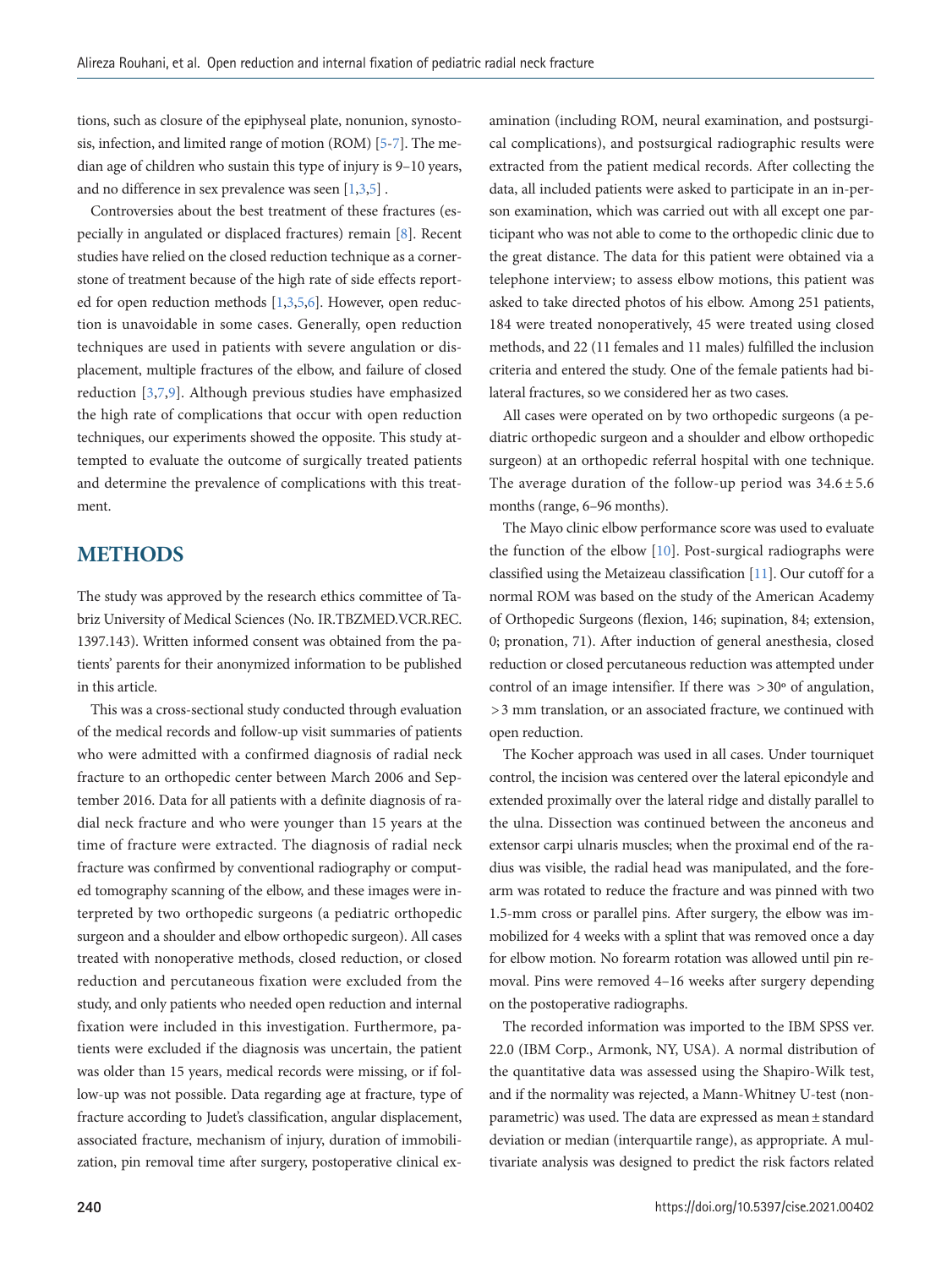to the quantitative data. A Spearman test was used for continuous variables with a normal distribution. Binomial variables were analyzed with a chi-square analysis. The null hypotheses were rejected if the p-value was < 0.05.

## **RESULTS**

The mean age of the patients was  $9.09 \pm 0.46$  years (range,  $1-12$ ) years). The mean age of girls was  $9.08 \pm 0.63$  years, while the average age of boys was  $9.09 \pm 0.69$  years. Fifteen fractures (65.2%) were located on the right side, and eight (34.8%) were found on the left side. In 21 patients (95.7%), the mechanism of the fracture was fall onto the outstretched arm, and only one fracture (4.3%) was due to a car accident. The average angulation at admission was  $54.4^{\circ} \pm 3.3^{\circ}$ . Based on the Judet classification, two patients (8.7%) had  $\langle 30^\circ \rangle$  angulation (type 2), 20 (87%) demonstrated 30°–60° angulation (type 3), and one (4.3%) had  $>60^{\circ}$ angulation (type 4). Both patients with Judet type 2 fracture also had an associated ulnar fracture [\(Fig. 1](#page-2-0)). No patient was diagnosed with a type 1 fracture. Eleven patients (47.8%) had an associated fracture (ulnar shaft, 5; radial head, 3; monteggia, 2; distal radius, 2; olecranon, 1).

Among these 11 patients, 8 had a type 3 radial neck fracture, 2

had a type 2 radial neck fracture, and 1 patient's fracture was type 4. The average length of immobilization after surgery was  $5.5 \pm 1$ days (range, 0–10 days). The mean time until pin removal after surgery was 6.5 weeks (range, 4–16 weeks). The average length of treatment (from the first day of admission until pin removal) was 51.2 days. Postsurgical radiographs were interpreted based on the Metaizeau classification; in 14 patients (60%), the result was excellent, while 9 patients (40%) experienced good results. The mean angulation after surgery was 3.6° ± 1.1°. Postsurgical radiographs were examined for complications, including avascular necrosis of the radial head, non-union, radioulnar synostosis, degenerative changes in the elbow, heterotopic ossification, and premature epiphyseal closure. No complications were seen on radiographic evaluation. During follow-up examinations, only two patients (9%) complained of hypoesthesia in the radial nerve area, and both improved after 2 weeks without medical intervention. One patient complained of muscle weakness that improved after physiotherapy. Pain with motion after surgery was not reported by any of the patients [\(Table 1\)](#page-2-1). Upon clinical examination, 16 patients (69.9%) had limitation in supination/pronation, and five (21.7%) demonstrated limitation in flexion/extension. The limitations in pronation in five patients (22%) and in supination in 10 patients (44%) were  $>20^{\circ}$ .

<span id="page-2-0"></span>

**Fig. 1.** After surgery.

#### <span id="page-2-1"></span>**Table 1.** Postoperative forearm range of motion

| Variable | Flexion $(°)$ | Extension $(°)$ | Supination $(°)$ | Pronation $(°)$ |
|----------|---------------|-----------------|------------------|-----------------|
| Mean     | 141.30        | 2.39            | 65.43            | 61.74           |
| Median   | 145           | 0.00            | 70               | 65              |
| Max      | 145           | 20              | 80               | 85              |
| Min      | 130           | $-10$           | 40               | 40              |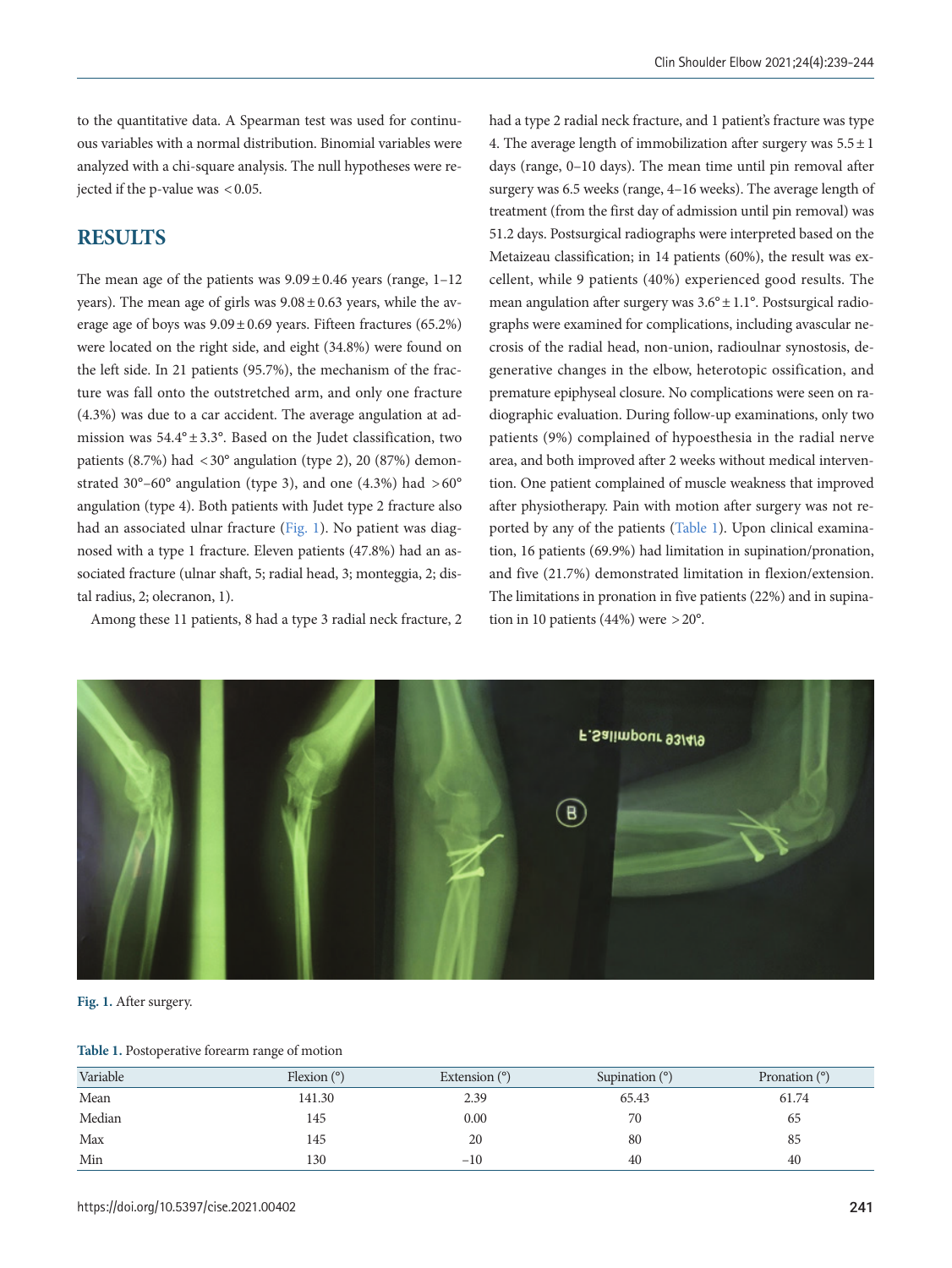<span id="page-3-0"></span>

**Fig. 2.** Range of motion after pin removal.

<span id="page-3-1"></span>**Table 2.** Spearman correlations between variables and elbow movements

| Variable                | Spearman correlation (p-value) |               |                |                |  |
|-------------------------|--------------------------------|---------------|----------------|----------------|--|
|                         | Flexion                        | Extension     | Supination     | Pronation      |  |
| Post-surgery angulation | $-0.62(0.002)$                 | 0.64(0.001)   | $-0.56(0.005)$ | $-0.61(0.002)$ |  |
| Immobilization          | 0.21(0.34)                     | $-0.16(0.94)$ | $-0.45(0.03)$  | $-0.20(0.35)$  |  |
| Pin removal             | $-0.42(0.045)$                 | 0.44(0.035)   | $-0.57(0.005)$ | $-0.56(0.005)$ |  |
| Age                     | $-0.54(0.01)$                  | 0.68(0.00)    | $-0.57(0.004)$ | $-0.49(0.017)$ |  |
| First angulation        | $-0.05(0.82)$                  | 0.09(0.68)    | $-0.70(0.00)$  | $-0.61(0.002)$ |  |
| Displacement            | 0.12(0.58)                     | 0.19(0.39)    | $-0.48(0.02)$  | $-0.36(0.095)$ |  |

According to the Mayo elbow performance score, 20 patients (87%) received excellent and three (13%) received a good score (mean score, 96.74). According to the Spearman correlation between different variables and ROM of each elbow movement, there was a strong negative correlation between age and ROM (p < 0.05) [\(Fig.2](#page-3-0)). A negative correlation was seen between pin removal and ROM. In addition, our findings indicated a negative correlation between first angular displacement and ROM (p < 0.05). A negative correlation also existed between duration of immobilization and supination ( $r_s = -0.45$ , p < 0.05) ([Table 2](#page-3-1)).

A chi-square test of independence was performed to examine the relationship between associated fracture and limited ROM with supination/pronation and flexion/extension. The relationship between these variables was not significant;  $[\chi^2 (2, N=11)=0.1$ ,  $p = 0.75$  and  $\chi^2$  (2, N = 11) = 0.1, p = 0.69, respectively]. There was no significant association between sex and limited ROM in supination/pronation and flexion/extension  $[\chi^2 (2, N=23)=1.5,$   $p = 0.22$  and  $\chi^2$  (2, N = 23) = 0.1, p = 0.69, respectively].

# **DISCUSSION**

Although pediatric radial neck fracture is uncommon, this injury can cause serious complications due to its effect on forearm rotation and elbow motion. The reported average age of patients is 9–10 years [6]. In our study, the average age was 9 years, and there was no age difference between boys and girls.

Due to the high rate of bone remodeling in children, the standard method of treatment for radial neck fracture with angulation < 30º and displacement < 2 mm is closed reduction [\[12](#page-5-7)[-17\]](#page-5-8). Some articles have suggested that closed reduction can be the only therapy for angulations up to 45º [1,3,5,6]. However, in a study published in 1998, Vocke and Von Laer [\[12\]](#page-5-7) proposed that multiple tries at closed reduction cause muscular stiffness, bleeding, and additional injury to the joint. Another study from 1993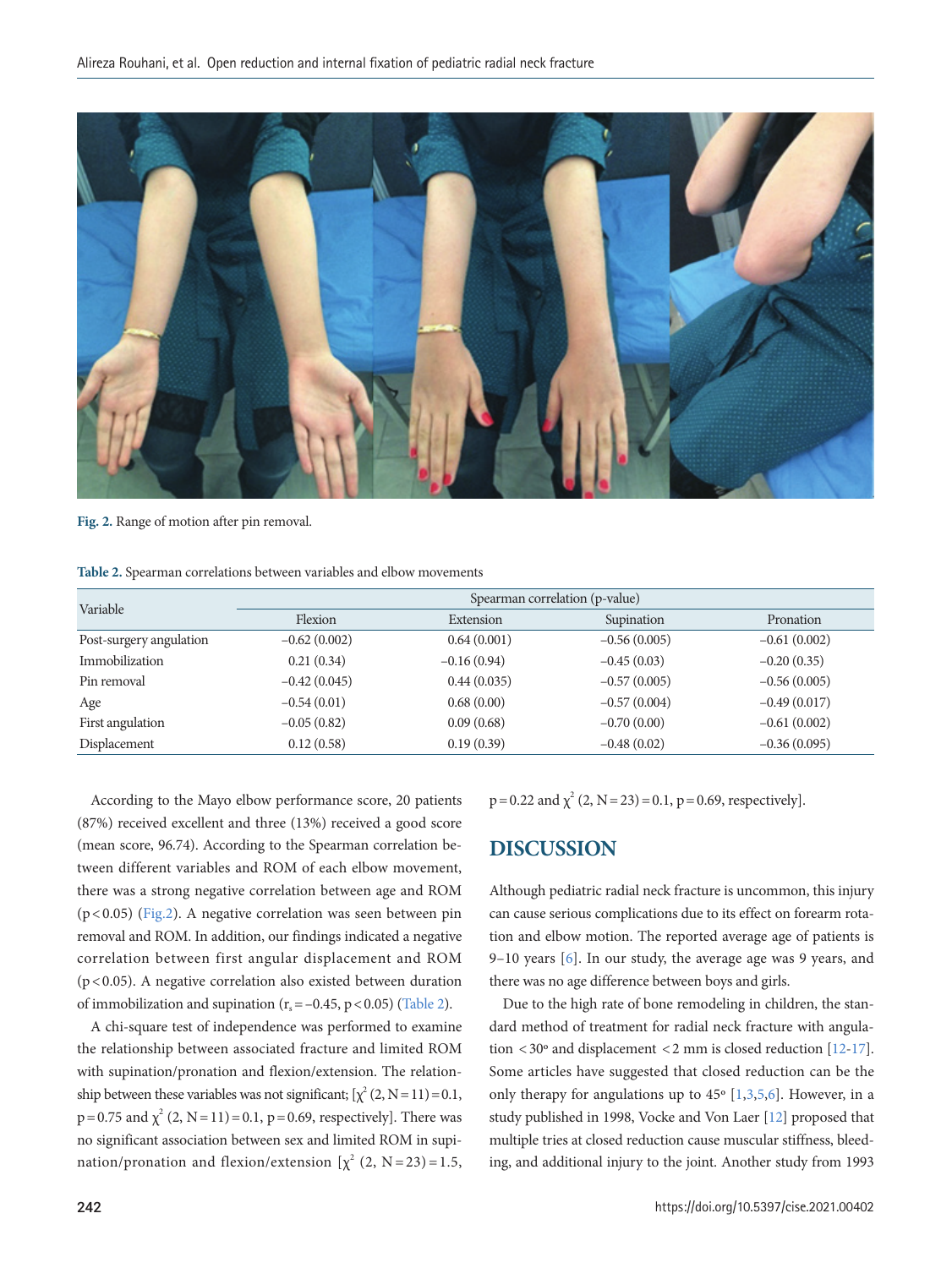by Metaizeau et al. [\[11\]](#page-5-9) revealed that treatment of fracture only with closed reduction can increase the risk of secondary displacement. Closed reduction was considered for all patients in this study. If the result was not satisfactory, if the angulation was  $> 30^{\circ}$ , or if there was  $> 3$  mm translation, closed reduction was not a suitable choice, so the patient underwent open reduction.

One of the most important complications of therapy in pediatric radial neck fracture that is considered in almost all studies is limited ROM. Some studies have mentioned the high incidence of limited ROM with the open reduction technique [\[18\]](#page-5-10). In 1993, Metaizeau et al. [11] proposed that 40%–45% of type 3 and 4 fractures had a poor to moderate outcome or ROM after surgery. A newer study from 2016 compared the results of open vs. closed reduction. Of the 68 patients who underwent surgery, 14 (21%) experienced limited ROM [8]. In contrast, Steinberg et al. [6] showed that better treatment results were seen in surgically treated patients instead of in the non-surgically treated group. In a study published in 2011 by Tan and Mahadev [\[19](#page-5-11)] in Singapore, the age of the patient was important in treatment outcome, and older ages caused poorer outcomes. Other studies have mentioned poorer outcomes in older children [3,[20](#page-5-12)[,21\]](#page-5-8). Similarly, our study found that increasing patient age increased the risk of limited ROM. This result can be attributed to the higher rate of remodeling at younger ages.

In our study, 69.6% of patients had a few degrees of ROM limitation. Except for age, this limitation was related to other matters, like initial angulation degree, post-surgical angulation, and pin removal time, while variables like sex, associated fracture, duration of immobilization after surgery, and initial displacement had no significant correlation. As shown in other studies [\[20](#page-5-12),[21\]](#page-5-8), we found that the initial angulation of the bone played an important negative role in the outcome of treatment. One interesting point was that, in our study, this correlation was seen only for supination/pronation; the range of flexion/extension was not affected. Previous studies have mentioned that the rate of the displacement can influence the outcome and ROM [6,11]. Although none of them specifically mentioned the most affected movement of the elbow, our study showed a weak correlation only for supination ( $p = 0.2$ ,  $r_s = -0.48$ ).

Although not mentioned in previous studies, we noted a relatively strong correlation between postsurgical ROM and pin removal time. When the pin removal time was increased, all four movements of the elbow and forearm were limited, indicating that early removal allows earlier joint movements and could reduce the rate of postsurgical complications. However, pin removal time can influence the stability of the bone after reduction. Since this variable was varied in other studies, additional study

should focus on this issue to determine the optimal time for pin removal. Radial head deformity is a complication that results from both closed and open reduction methods [3[,13](#page-5-4)[,22](#page-5-13)]. In previous studies, the prevalence of this complication has ranged from 12%  $[13]$  to 83%  $[12]$  $[12]$ ; in our study, there was only one case (4%) with this complication. Early closure of the epiphyseal plate is another complication that can arise and has a prevalence ranging from 9% [1] to 50% [3], but there was no case in our study. Radioulnar synostosis is another important complication in surgically treated patients, with a prevalence up to 10% [\[3\]](#page-4-2). Our sample population did not include any patients with this complication. It seems that the prevalence of these complications is related to both the method of treatment and the surgical technique.

<span id="page-4-2"></span>In children and adolescents, the functional ROM for the elbow to carry out contemporary tasks is 51°–139° flexion/extension and 18°–55° supination/pronation [\[23\]](#page-5-14). This finding indicates that children do not require full ROM to perform activities. This result is in accordance with our study findings that, while nearly 70% of our patients had limited ROM upon clinical examination, 87% of them obtained an excellent score on the Mayo Elbow Performance Scale, and 13% had a good score. Therefore, to achieve a good practical result of treatment, it is not necessary to fixate on the degree of ROM.

This study was conducted at a single tertiary orthopedic center with 23 patients. The small number of cases and the lack of a control group were the main limitations of this study. Since this was a retrospective study, only patients who had data available and were referred for follow-up examinations were included. In addition, any variation in immobilization period and pin removal time reduced the accuracy of analysis. Different postoperative care techniques between patients might have affected the final results.

In conclusion, despite the high prevalence of complications reported for the open reduction method in previous studies, many of these complications were either not observed in our study or the prevalence was lower. Therefore, although clinical examination might have indicated a limited ROM in many patients, this difference did not lead to significant functional problems.

## **ORCID**

<span id="page-4-1"></span><span id="page-4-0"></span>Alireza Rouhani https://orcid.org/0000-0003-0890-2001 Mohammadreza Chavoshi https://orcid.org/0000-0001-6598-7190 Alireza Sadeghpour https://orcid.org/0000-0003-0585-4470 Hossein Aslani https://orcid.org/0000-0003-2793-0980 Mohsen Mardani-Kivi https://orcid.org/0000-0002-9437-5756